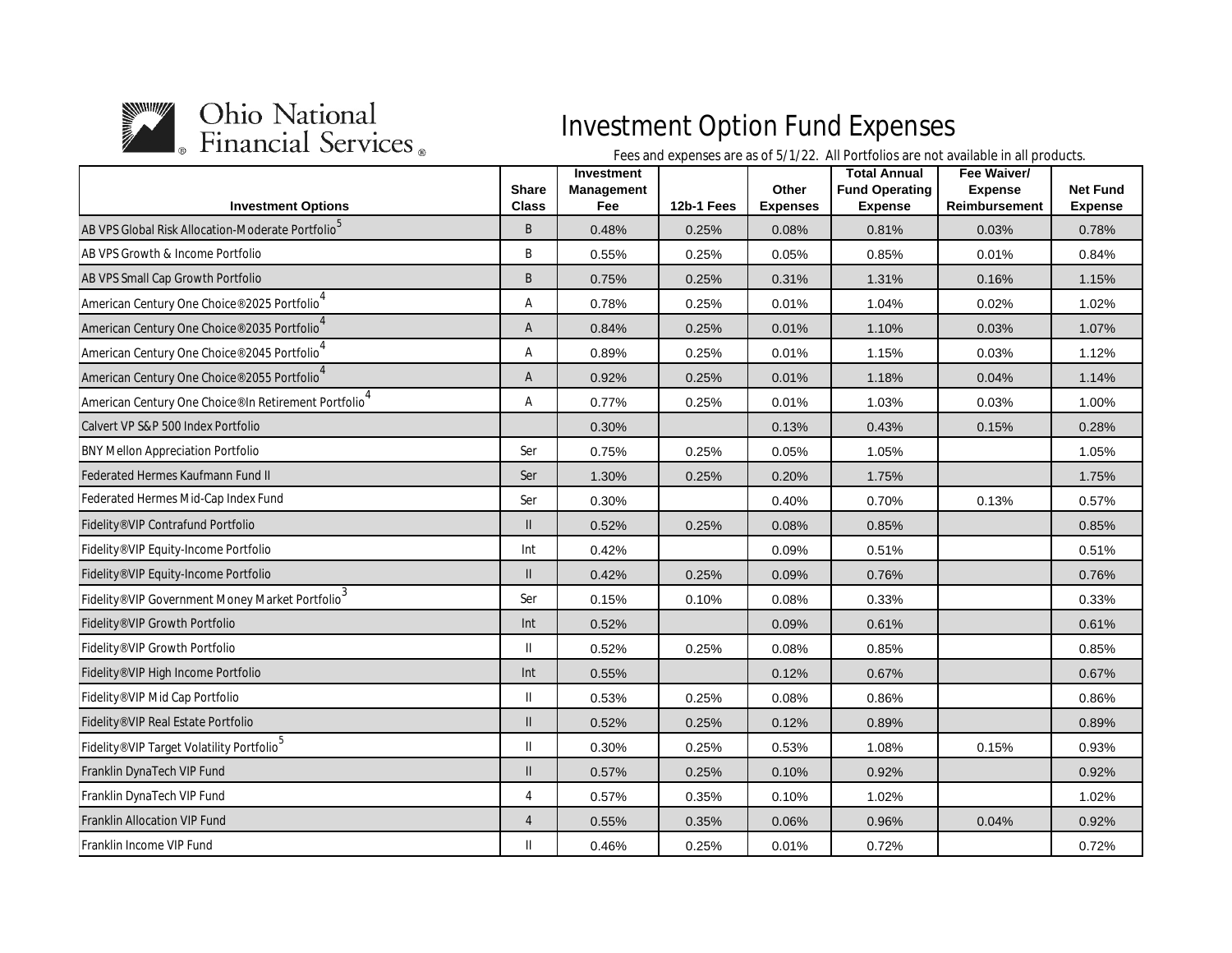

| <b>Investment Options</b>                               | <b>Share</b><br><b>Class</b> | <b>Investment</b><br>Management<br>Fee | 12b-1 Fees | Other<br><b>Expenses</b> | <b>Total Annual</b><br><b>Fund Operating</b><br><b>Expense</b> | Fee Waiver/<br><b>Expense</b><br>Reimbursement | <b>Net Fund</b><br><b>Expense</b> |
|---------------------------------------------------------|------------------------------|----------------------------------------|------------|--------------------------|----------------------------------------------------------------|------------------------------------------------|-----------------------------------|
| Franklin Income VIP Fund                                | $\overline{4}$               | 0.46%                                  | 0.35%      | 0.01%                    | 0.82%                                                          |                                                | 0.82%                             |
| Franklin Templeton Foreign VIP Fund                     | Ш                            | 0.81%                                  | 0.25%      | 0.06%                    | 1.12%                                                          | 0.01%                                          | 1.11%                             |
| Franklin Templeton Foreign VIP Fund                     | $\overline{4}$               | 0.81%                                  | 0.35%      | 0.06%                    | 1.22%                                                          | 0.01%                                          | 1.21%                             |
| Franklin VolSmart Allocation VIP Fund <sup>5</sup>      | 5                            | 0.80%                                  | 0.15%      | 0.17%                    | 1.12%                                                          | 0.23%                                          | 0.89%                             |
| Goldman Sachs Trend Driven Allocation Fund <sup>5</sup> | Ser                          | 0.79%                                  | 0.25%      | 0.20%                    | 1.24%                                                          | 0.30%                                          | 0.94%                             |
| Goldman Sachs Large Cap Value Fund                      | Inst                         | 0.72%                                  |            | 0.08%                    | 0.80%                                                          | 0.10%                                          | 0.70%                             |
| Goldman Sachs Large Cap Value Fund                      | Ser                          | 0.72%                                  | 0.25%      | 0.08%                    | 1.05%                                                          | 0.12%                                          | 0.93%                             |
| Goldman Sachs Small Cap Value Fund                      | Α                            | 0.92%                                  | 0.25%      | 0.19%                    | 1.36%                                                          | 0.08%                                          | 1.28%                             |
| Goldman Sachs Strategic Growth Fund                     | Inst                         | 0.71%                                  |            | 0.08%                    | 0.79%                                                          | 0.05%                                          | 0.74%                             |
| Goldman Sachs Strategic Growth Fund                     | Ser                          | 0.71%                                  | 0.25%      | 0.08%                    | 1.04%                                                          | 0.05%                                          | 0.99%                             |
| Goldman Sachs U.S. Equity Insights Fund                 | Inst                         | 0.62%                                  |            | 0.10%                    | 0.72%                                                          | 0.16%                                          | 0.56%                             |
| Goldman Sachs U.S. Equity Insights Fund                 | Ser                          | 0.62%                                  | 0.25%      | 0.10%                    | 0.97%                                                          | 0.20%                                          | 0.77%                             |
| Invesco V.I. Balanced-Risk Allocation Fund <sup>5</sup> | $\mathsf{I}$                 | 0.92%                                  | 0.25%      | 0.26%                    | 1.43%                                                          | 0.30%                                          | 1.13%                             |
| Invesco V.I. Comstock Fund                              |                              | 0.57%                                  |            | 0.17%                    | 0.74%                                                          | 0.00%                                          | 0.74%                             |
| Invesco V.I. EQV International Equity Fund              | $\mathbf{H}$                 | 0.71%                                  | 0.25%      | 0.18%                    | 1.14%                                                          | 0.00%                                          | 1.14%                             |
| Delaware Ivy VIP Asset Strategy                         | $\mathsf{II}$                | 0.70%                                  | 0.25%      | 0.05%                    | 1.00%                                                          | 0.13%                                          | 0.87%                             |
| Delaware Ivy VIP Natural Resources                      | $\mathsf{II}$                | 0.85%                                  | 0.25%      | 0.11%                    | 1.21%                                                          |                                                | 1.21%                             |
| Delaware Ivy VIP Science and Technology                 | $\mathbf{I}$                 | 0.85%                                  | 0.25%      | 0.04%                    | 1.14%                                                          |                                                | 1.14%                             |
| Janus Henderson Balanced Fund                           | S                            | 0.55%                                  | 0.25%      | 0.27%                    | 1.07%                                                          |                                                | 1.07%                             |
| Janus Henderson Balanced Portfolio                      | Inst                         | 0.55%                                  |            | 0.07%                    | 0.62%                                                          |                                                | 0.62%                             |
| Janus Henderson Balanced Portfolio                      | Ser                          | 0.55%                                  | 0.25%      | 0.06%                    | 0.86%                                                          |                                                | 0.86%                             |
| Janus Henderson Flexible Bond Portfolio                 | Ser                          | 0.49%                                  | 0.25%      | 0.10%                    | 0.84%                                                          | 0.02%                                          | 0.82%                             |
| Janus Henderson Global Research Fund                    | S                            | 0.69%                                  | 0.25%      | 0.28%                    | 1.22%                                                          |                                                | 1.22%                             |
| Janus Henderson Global Research Portfolio               | Inst                         | 0.69%                                  |            | 0.08%                    | 0.77%                                                          |                                                | 0.77%                             |
| Janus Henderson Global Research Portfolio               | Ser                          | 0.69%                                  | 0.25%      | 0.08%                    | 1.02%                                                          |                                                | 1.02%                             |
| Janus Henderson Overseas Fund                           | S                            | 0.76%                                  | 0.25%      | 0.30%                    | 1.31%                                                          |                                                | 1.31%                             |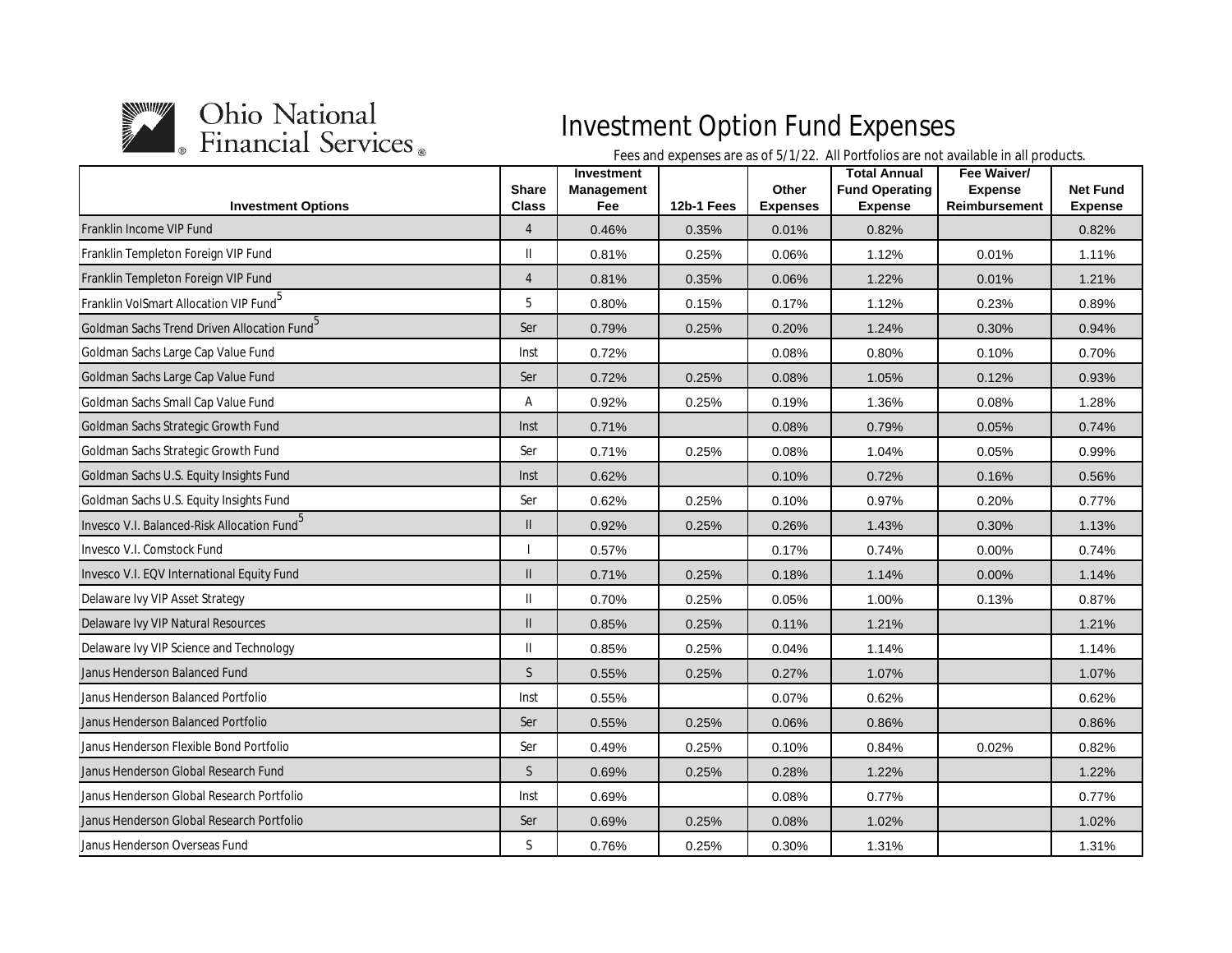

| <b>Investment Options</b>                                           | <b>Share</b><br><b>Class</b> | Investment<br>Management<br>Fee | 12b-1 Fees | Other<br><b>Expenses</b> | <b>Total Annual</b><br><b>Fund Operating</b><br><b>Expense</b> | Fee Waiver/<br><b>Expense</b><br><b>Reimbursement</b> | <b>Net Fund</b><br><b>Expense</b> |
|---------------------------------------------------------------------|------------------------------|---------------------------------|------------|--------------------------|----------------------------------------------------------------|-------------------------------------------------------|-----------------------------------|
| Janus Henderson Overseas Portfolio                                  | Inst                         | 0.77%                           |            | 0.10%                    | 0.87%                                                          |                                                       | 0.87%                             |
| Janus Henderson Overseas Portfolio                                  | Ser                          | 0.77%                           | 0.25%      | $0.10\%$                 | 1.12%                                                          |                                                       | 1.12%                             |
| Janus Henderson Research Fund                                       | S                            | 0.52%                           | 0.25%      | 0.28%                    | 1.05%                                                          |                                                       | 1.05%                             |
| Janus Henderson Research Portfolio                                  | Inst                         | 0.52%                           |            | 0.08%                    | 0.60%                                                          |                                                       | 0.60%                             |
| Janus Henderson Research Portfolio                                  | Ser                          | 0.52%                           | 0.25%      | 0.08%                    | 0.85%                                                          |                                                       | 0.85%                             |
| JPMorgan Insurance Trust Mid Cap Value Portfolio                    |                              | 0.65%                           |            | 0.11%                    | 0.76%                                                          |                                                       | 0.76%                             |
| JPMorgan Insurance Trust Small Cap Core Portfolio                   |                              | 0.65%                           |            | 0.15%                    | 0.80%                                                          |                                                       | 0.80%                             |
| Lazard Retirement Emerging Markets Equity Portfolio                 | Ser                          | 1.00%                           | 0.25%      | 0.13%                    | 1.38%                                                          |                                                       | 1.38%                             |
| Lazard Retirement Global Dynamic Multi-Asset Portfolio <sup>5</sup> | Ser                          | 0.80%                           | 0.25%      | 0.16%                    | 1.21%                                                          | 0.15%                                                 | 1.06%                             |
| Lazard Retirement International Equity Portfolio                    | Ser                          | 0.75%                           | 0.25%      | 0.18%                    | 1.18%                                                          | 0.08%                                                 | 1.10%                             |
| Lazard Retirement US Small-Mid Cap Equity Porfolio                  | Ser                          | 0.75%                           | 0.25%      | 0.29%                    | 1.29%                                                          | 0.14%                                                 | 1.15%                             |
| Legg Mason ClearBridge Variable Dividend Strategy Portfolio         |                              | 0.70%                           |            | 0.05%                    | 0.75%                                                          |                                                       | 0.75%                             |
| Legg Mason ClearBridge Variable Large Cap Value Portfolio           |                              | 0.65%                           |            | 0.06%                    | 0.71%                                                          |                                                       | 0.71%                             |
| Franklin Multi-Asset Dynamic Multi-Strategy VIT <sup>5</sup>        |                              | 0.45%                           |            | 0.57%                    | 1.02%                                                          |                                                       | 1.02%                             |
| Legg Mason Western Asset Core Plus VIT Portfolio                    | $\mathsf{II}$                | 0.45%                           | 0.25%      | 0.08%                    | 0.78%                                                          |                                                       | 0.78%                             |
| MFS <sup>®</sup> MA Investors Growth Stock Portfolio                | Ser                          | 0.74%                           | 0.25%      | 0.04%                    | 1.03%                                                          | 0.01%                                                 | 1.02%                             |
| MFS <sup>®</sup> Mid Cap Growth Series                              | Ser                          | 0.75%                           | 0.25%      | 0.06%                    | 1.06%                                                          | 0.01%                                                 | 1.05%                             |
| MFS <sup>®</sup> New Discovery Series                               | Ser                          | 0.89%                           | 0.25%      | 0.05%                    | 1.19%                                                          | 0.07%                                                 | 1.12%                             |
| MFS <sup>®</sup> Total Return Series                                | Ser                          | 0.66%                           | 0.25%      | 0.03%                    | 0.94%                                                          | 0.08%                                                 | 0.86%                             |
| Morgan Stanley VIF Core Plus Fixed Income Portfolio                 |                              | 0.38%                           |            | 0.46%                    | 0.84%                                                          | 0.17%                                                 | 0.67%                             |
| Morgan Stanley VIF Growth Portfolio                                 | $\mathsf{II}$                | 0.49%                           | 0.25%      | 0.25%                    | 0.99%                                                          | 0.17%                                                 | 0.82%                             |
| Morgan Stanley VIF U.S. Real Estate Portfolio                       |                              | 0.70%                           |            | 0.28%                    | 0.98%                                                          | 0.16%                                                 | 0.82%                             |
| Morgan Stanley VIF U.S. Real Estate Portfolio                       | Ш                            | 0.70%                           | 0.25%      | 0.28%                    | 1.23%                                                          | 0.16%                                                 | 1.07%                             |
| Morningstar Aggressive Growth ETF Asset Allocation Portfolio        | Ш                            | 0.45%                           | 0.25%      | 0.21%                    | 0.91%                                                          | 0.01%                                                 | 0.90%                             |
| Morningstar Balanced ETF Asset Allocation Portfolio                 | $\mathbf{II}$                | 0.45%                           | 0.25%      | 0.20%                    | 0.90%                                                          |                                                       | 0.90%                             |
| Morningstar Conservative ETF Asset Allocation Portfolio             | Ш                            | 0.45%                           | 0.25%      | 0.30%                    | 1.00%                                                          | 0.12%                                                 | 0.88%                             |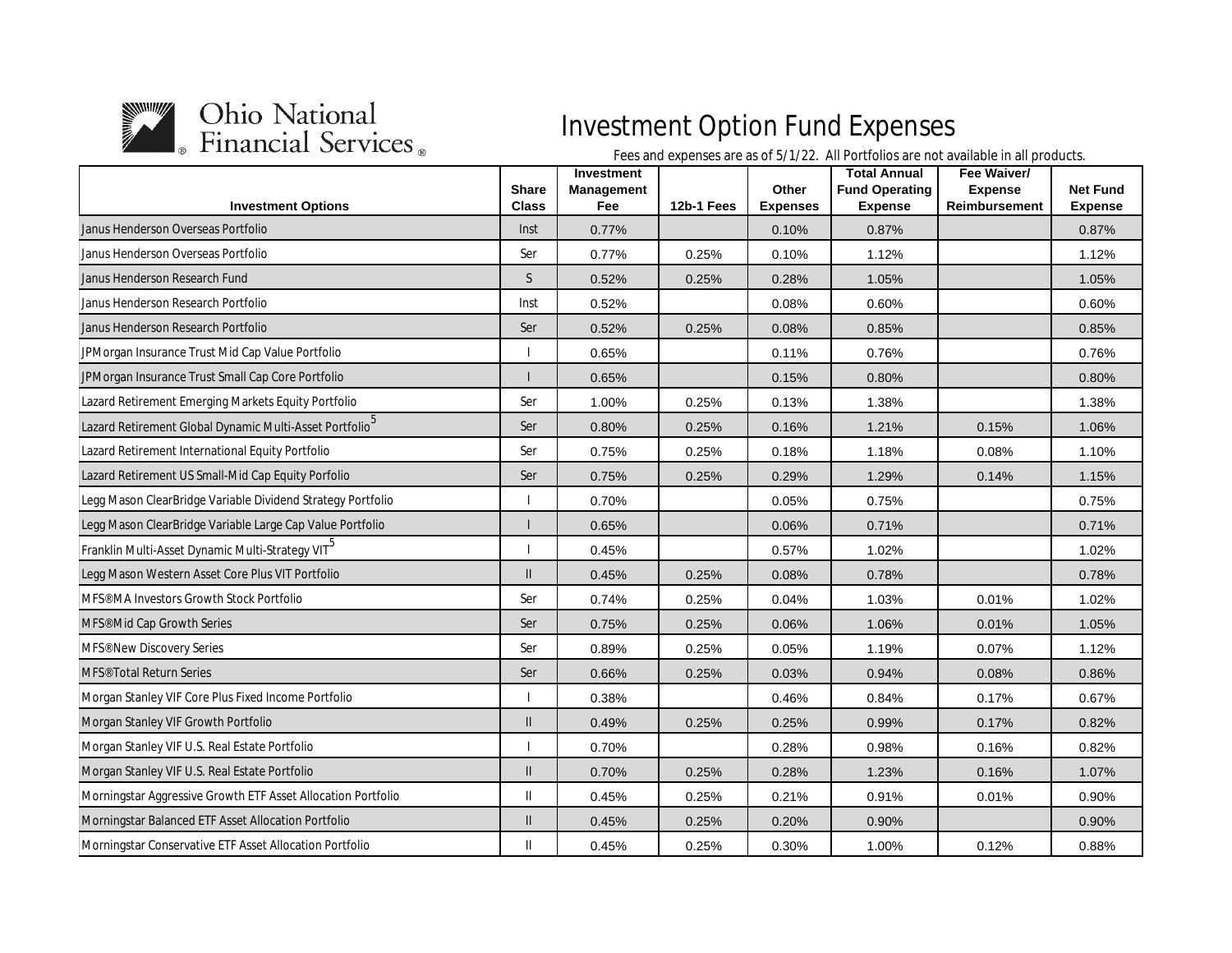

| <b>Investment Options</b>                                                               | <b>Share</b><br><b>Class</b> | <b>Investment</b><br><b>Management</b><br>Fee | 12b-1 Fees | Other<br><b>Expenses</b> | <b>Total Annual</b><br><b>Fund Operating</b><br><b>Expense</b> | Fee Waiver/<br><b>Expense</b><br>Reimbursement | <b>Net Fund</b><br><b>Expense</b> |
|-----------------------------------------------------------------------------------------|------------------------------|-----------------------------------------------|------------|--------------------------|----------------------------------------------------------------|------------------------------------------------|-----------------------------------|
| Morningstar Growth ETF Asset Allocation Portfolio                                       | $\mathbf{I}$                 | 0.45%                                         | 0.25%      | 0.20%                    | 0.90%                                                          |                                                | 0.90%                             |
| Morningstar Income & Growth ETF Asset Allocation Portfolio                              | Ш                            | 0.45%                                         | 0.25%      | 0.22%                    | 0.92%                                                          | 0.03%                                          | 0.89%                             |
| Neuberger Berman AMT Mid Cap Intrinsic Value Portfolio                                  | S                            | 0.85%                                         | 0.25%      | 0.16%                    | 1.26%                                                          |                                                | 1.26%                             |
| ON Balanced Model Portfolio <sup>A,8</sup>                                              |                              | 0.40%                                         |            | 0.60%                    | 1.00%                                                          | 0.01%                                          | 0.99%                             |
| ON BlackRock Advantage International Equity Portfolio $S$                               |                              | 0.71%                                         |            | 0.18%                    | 0.89%                                                          |                                                | 0.89%                             |
| ON BlackRock Advantage Large Cap Core Portfolio                                         |                              | 0.64%                                         |            | 0.05%                    | 0.69%                                                          |                                                | 0.69%                             |
| ON BlackRock Advantage Large Cap Growth Portfolio <sup>S</sup>                          |                              | 0.66%                                         |            | 0.12%                    | 0.78%                                                          |                                                | 0.78%                             |
| ON BlackRock Advantage Large Cap Value Portfolio                                        |                              | 0.67%                                         |            | 0.06%                    | 0.73%                                                          |                                                | 0.73%                             |
| ON BlackRock Advantage Small Cap Growth Portfolio $S$                                   |                              | 0.76%                                         |            | 0.09%                    | 0.85%                                                          |                                                | 0.85%                             |
| ON BlackRock Balanced Allocation Portfolio <sup>S</sup>                                 |                              | 0.48%                                         |            | 0.06%                    | 0.54%                                                          |                                                | 0.54%                             |
| ON Bond Portfolio <sup>A</sup>                                                          |                              | 0.53%                                         |            | 0.06%                    | 0.59%                                                          |                                                | 0.59%                             |
| ON Federated Core Plus Bond Portfolio <sup>S</sup>                                      |                              | 0.51%                                         |            | 0.07%                    | 0.58%                                                          |                                                | 0.58%                             |
| ON Federated High Income Bond Portfolio <sup>S</sup>                                    |                              | 0.71%                                         |            | 0.11%                    | 0.82%                                                          |                                                | 0.82%                             |
| ON Growth Model Portfolio <sup>A,8</sup>                                                |                              | 0.40%                                         |            | 0.63%                    | 1.03%                                                          |                                                | 1.03%                             |
| ON iShares Managed Risk Balanced Portfolio <sup>S, 5</sup>                              |                              | 0.58%                                         |            | 0.14%                    | 0.72%                                                          |                                                | 0.72%                             |
| ON AB Mid Cap Core Portfolio <sup>S</sup>                                               |                              | 0.71%                                         |            | 0.13%                    | 0.84%                                                          |                                                | 0.84%                             |
| ON Janus Henderson Forty Portfolio <sup>S</sup>                                         |                              | 0.71%                                         |            | 0.07%                    | 0.78%                                                          |                                                | 0.78%                             |
| ON Janus Henderson U.S. Low Volatility Portfolio <sup>S, 5</sup>                        |                              | 0.59%                                         |            | 0.03%                    | 0.62%                                                          |                                                | 0.62%                             |
| ON AB Small Cap Portfolio <sup>S</sup>                                                  |                              | 0.73%                                         |            | 0.10%                    | 0.83%                                                          |                                                | 0.83%                             |
| ON Moderate Growth Model Portfolio <sup>A,8</sup>                                       |                              | 0.40%                                         |            | 0.59%                    | 0.99%                                                          |                                                | 0.99%                             |
| ON Moderately Conservative Model Portfolio <sup>A,8</sup>                               |                              | 0.40%                                         |            | 0.62%                    | 1.02%                                                          | 0.02%                                          | 1.00%                             |
| ON Nasdaq-100 <sup>®</sup> Index Portfolio <sup>2</sup> (Geode) <sup>S</sup>            |                              | 0.36%                                         |            | 0.05%                    | 0.41%                                                          |                                                | 0.41%                             |
| ON Risk Managed Balanced Portfolio6 (AllianceBernstein) <sup>S</sup>                    |                              | 0.88%                                         |            | 0.08%                    | 0.96%                                                          |                                                | 0.96%                             |
| ON S&P 500 <sup>®</sup> Index Portfolio <sup>1</sup> (Geode) <sup>S</sup>               |                              | 0.34%                                         |            | 0.03%                    | 0.37%                                                          |                                                | 0.37%                             |
| ON S&P MidCap 400 <sup>®</sup> Index Portfolio <sup>6</sup> (Geode) $\sqrt{\frac{S}{}}$ |                              | 0.35%                                         |            | 0.06%                    | 0.41%                                                          |                                                | 0.41%                             |
| PIMCO CommodityRealReturn® Strategy Portfolio                                           | Adm                          | 0.74%                                         | 0.15%      | 0.27%                    | 1.16%                                                          | 0.23%                                          | 0.93%                             |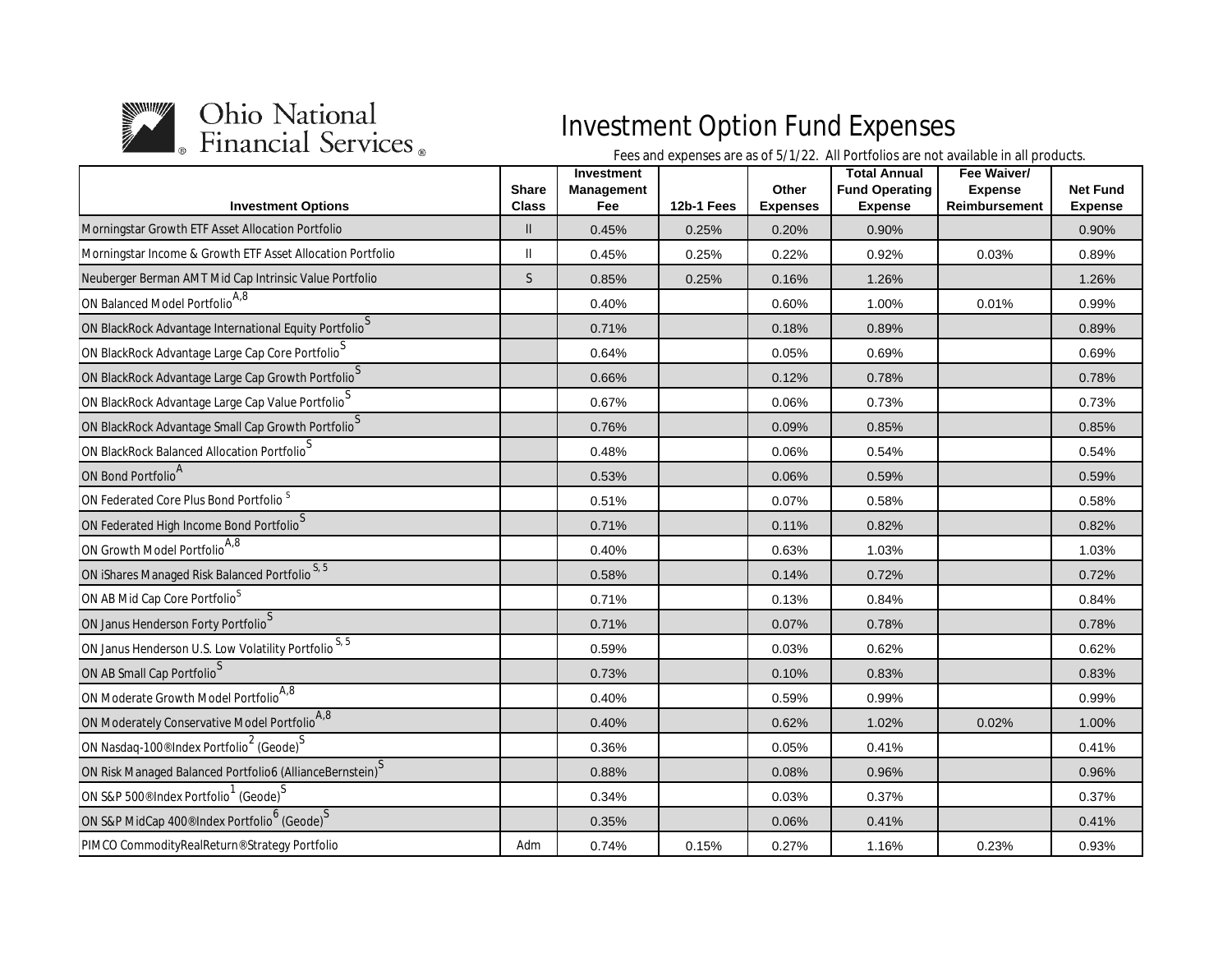

|                                                                  | <b>Share</b>  | Investment<br><b>Management</b> |            | Other           | <b>Total Annual</b><br><b>Fund Operating</b> | Fee Waiver/<br><b>Expense</b> | <b>Net Fund</b> |
|------------------------------------------------------------------|---------------|---------------------------------|------------|-----------------|----------------------------------------------|-------------------------------|-----------------|
| <b>Investment Options</b>                                        | <b>Class</b>  | Fee                             | 12b-1 Fees | <b>Expenses</b> | <b>Expense</b>                               | <b>Reimbursement</b>          | <b>Expense</b>  |
| PIMCO Global Bond Opportunities Portfolio (Unhedged)             | Adm           | 0.75%                           | 0.15%      | 0.02%           | 0.92%                                        |                               | 0.92%           |
| <b>PIMCO Low Duration Portfolio</b>                              | Adm           | 0.50%                           | 0.15%      |                 | 0.65%                                        |                               | 0.65%           |
| PIMCO Real Return Portfolio                                      | Adm           | 0.50%                           | 0.15%      | 0.02%           | 0.67%                                        |                               | 0.67%           |
| PIMCO Short-Term Portfolio                                       | Adm           | 0.45%                           | 0.15%      |                 | 0.60%                                        |                               | 0.60%           |
| <b>PIMCO Total Return Portfolio</b>                              | Adm           | 0.50%                           | 0.15%      |                 | 0.65%                                        |                               | 0.65%           |
| <b>PSF PGIM Jennison Focused Blend Portfolio</b>                 | $\mathsf{II}$ | 0.75%                           | 0.25%      | 0.24%           | 1.24%                                        |                               | 1.24%           |
| PSF PGIM Jennison Growth Portfolio                               | $\mathbf{I}$  | 0.60%                           | 0.25%      | 0.16%           | 1.01%                                        |                               | 1.01%           |
| Royce Micro-Cap Portfolio                                        | Inv           | 1.25%                           |            | 0.12%           | 1.37%                                        | 0.04%                         | 1.33%           |
| <b>Royce Opportunity Fund</b>                                    | Ser           | 1.00%                           | 0.25%      | 0.25%           | 1.50%                                        | 0.01%                         | 1.49%           |
| Royce Small-Cap Portfolio                                        | Inv           | 1.00%                           |            | 0.11%           | 1.11%                                        | 0.03%                         | 1.08%           |
| TOPS <sup>®</sup> Aggressive Growth ETF Portfolio                | $\mathbf{I}$  | 0.10%                           | 0.25%      | 0.20%           | 0.55%                                        |                               | 0.55%           |
| TOPS <sup>®</sup> Balanced ETF Portfolio                         | Ш             | 0.10%                           | 0.25%      | 0.21%           | 0.56%                                        |                               | 0.56%           |
| TOPS <sup>®</sup> Conservative ETF Portfolio                     | $\mathbf{I}$  | 0.10%                           | 0.25%      | 0.23%           | 0.58%                                        |                               | 0.58%           |
| TOPS <sup>®</sup> Growth ETF Portfolio                           | Ш             | 0.10%                           | 0.25%      | 0.20%           | 0.55%                                        |                               | 0.55%           |
| TOPS <sup>®</sup> Managed Risk Balanced ETF Portfolio            | $\mathsf{II}$ | 0.30%                           | 0.25%      | 0.20%           | 0.75%                                        |                               | 0.75%           |
| TOPS <sup>®</sup> Managed Risk Balanced ETF Portfolio            | 3             | 0.30%                           | 0.35%      | 0.20%           | 0.85%                                        |                               | 0.85%           |
| TOPS <sup>®</sup> Managed Risk Growth ETF Portfolio <sup>5</sup> | $\mathbf{I}$  | 0.30%                           | 0.25%      | 0.19%           | 0.74%                                        |                               | 0.74%           |
| TOPS <sup>®</sup> Managed Risk Growth ETF Portfolio              | 3             | 0.30%                           | 0.35%      | 0.19%           | 0.84%                                        |                               | 0.84%           |
| TOPS® Managed Risk Moderate Growth ETF Portfolio <sup>5</sup>    | $\mathbf{I}$  | 0.30%                           | 0.25%      | 0.19%           | 0.74%                                        |                               | 0.74%           |
| TOPS® Managed Risk Moderate Growth ETF Portfolio                 | 3             | 0.30%                           | 0.35%      | 0.19%           | 0.84%                                        |                               | 0.84%           |
| TOPS <sup>®</sup> Moderate Growth ETF Portfolio                  | $\mathbf{I}$  | 0.10%                           | 0.25%      | 0.20%           | 0.55%                                        |                               | 0.55%           |
| Allspring VT Discovery Fund                                      | $\mathbf{I}$  | 0.75%                           | 0.25%      | 0.13%           | 1.13%                                        |                               | 1.13%           |
| <b>Allspring VT Opportunity Fund</b>                             | $\mathbf{I}$  | 0.70%                           | 0.25%      | 0.15%           | 1.10%                                        | 0.10%                         | 1.00%           |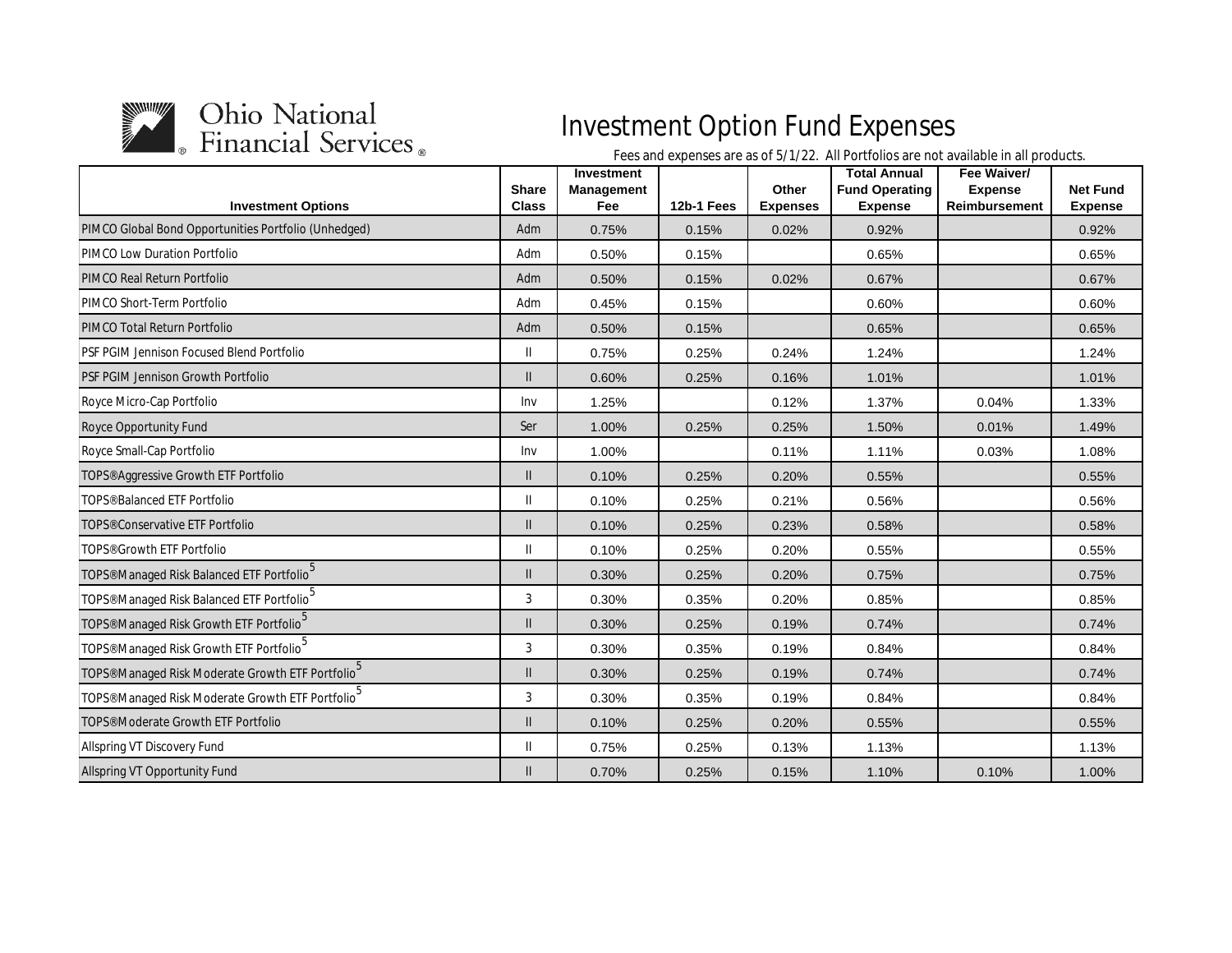#### **Disclaimers**

Total and net expense figures may differ as investment adviser has contractually agreed to limit the fund's expenses or pay certain expenses that would not normally be payable by the fund. These fees are referred to as fee 5/1/22. See current fund prospectus for more details on any contractual agreement with respect to fee waivers and/or expense reimbursements by the investment adviser that may apply.

Neither asset allocation nor diversification assure a gain or protect against a loss in declining markets.

For registered products, this information must be preceded or accompanied by prospectuses. Registered products are sold by prospectuses, which contain more complete information including fees, surrender (contingent deferre

Contact your registered representative to obtain current prospectuses. Current prospectuses can also be obtained by visiting ohionational.com/fundinfo for The Ohio National Life Insurance Company or nslac.com for National before you invest or send money. Investors should consider the investment objectives. strategies. risk factors. charges and expenses of the underlying variable portfolios carefully before investing. The fund prospectus con

Variable products and their underlying portfolios, are not insured or guaranteed by the FDIC or any government agency, are not a deposit and are subject to risk, including loss of principal.

Variable annuities are long-term investment vehicles designed for retirement purposes. Withdrawals from annuities are subject to applicable surrender (contingent deferred sales) charges, ordinary income tax, and if taken p investment features. It is most appropriate when there is a need for life insurance protection. If tax-free loans are taken, and the policy lapses, a taxable event may occur. Loan and withdrawals from life insurance polici made. Loans and withdrawals reduce the death benefit, cash surrender value

and any living benefit amount. Consult a qualified tax adviser regarding individual circumstances.

Group variable annuities are long-term investment vehicles designed to accumulate money on a tax-deferred basis for retirement purposes. Premature distributions may be subject to withdrawal charges or a market value adjust percent federal tax penalty may apply. Upon retirement, group annuities may pay out an income stream of a series of payments or a lump sum. If you die during the accumulation or payout phase, your beneficiary may be eligib

#### **THIS MATERIAL IS FOR GENERAL USE AND NOT INTENDED TO PROVIDE INVESTMENT ADVICE FOR ANY INDIVIDUAL.**

There is no additional tax-deferral benefit for annuities purchased in a tax-qualified plan, which is already afforded tax deferred status. An annuity should only be purchased in a qualified plan if you value some of the o

Some portfolios contain different investments than similarly named retail funds offered by the portfolio manager. Investment results may be higher or lower.

The Ohio National Life Insurance Company and Ohio National Life Assurance Corporation are not licensed to conduct business and products are not distributed in NY.

The product offerings of National Security Life and Annuity Company are available only in the state of NY.

With respect to non-registered group annuities, your representative can provide you with a participant disclosure form for more complete information about the contract.

A A portfolio of the Ohio National Fund, advised by Ohio National Investment, Inc.

<sup>S</sup> Subadviser to Ohio National Investments, Inc. for a portfolio of Ohio National Fund, Inc.

1 The S&P 500® Index is a product of S&P Dow Jones Indices LLC or its affiliates ("SPDJI"), and has been licensed for use by Ohio National Investments, Inc. ("ONI") Standard & Poor's® and S&P® are registered trademarks of Trademark Holdings LLC ("Dow Jones"); and these trademarks have been licensed for use by SPDJI and sublicensed for certain purposes by ONI. The S&P S00® Index Portfolio of Ohio National Fund, Inc. is not sponsored, endorse any representation regarding the advisability of investing in such product(s) nor do they have any liability for any errors, omissions, or interruptions of the S&P 500® Index.

The Nasdaq-100®, Nasdaq-100 Index®, and Nasdaq® are registered trademarks of The NASDAQ OMX Group, Inc. (which with its affiliates is referred to as "NASDAQ OMX") and have been licensed for use by Ohio National. The portfo NASDAQ OMX does not sponsor, endorse, sell or promote the portfolio or our products. NASDAQ OMX MAKES NO WARRANTIES AND BEARS NO LIABILITY WITH RESPECT TO THE PORTFOLIO OR OUR PRODUCTS.

<sup>3</sup> You could lose money by investing in the fund. Although the fund seeks to preserve the value of your investment at \$1.00 per share, it cannot guarantee it will do so. An investment in the fund is not insured or guarant affiliates, the fund's sponsor, have no legal obligation to provide financial support to the fund, and you should not expect that the sponsor will provide financial support to the fund at any time. The fund will not impose assets fall below 30% of its total assets because of market conditions or other factors.

 $^5$  Because the Managed Volatility Portfolios (MVPs) are managed to mitigate downside risk, they may underperform during periods of market appreciation. 4 Total fund expenses for American Century Investments are based on the fiscal year ending 12/1. Principal value of target-date funds is not guaranteed at any time, including at or after the target date. Neither asset allo

<sup>6</sup> The S&P MidCap 400® Index is a product of S&P Dow Jones Indices LLC or its affiliates ("SPDJI"), and has been licensed for use by Ohio National Investments, Inc. ("ONI") Standard & Poor's® and S&P® are registered trade Trademark Holdings LLC ("Dow Jones"); and these trademarks have been licensed for use by SPDJI and sublicensed for certain purposes by ONI. The S&P MidCap 400® Index Portfolio of Ohio National Fund, Inc. is not sponsored, parties make any representation regarding the advisability of investing in such product(s) nor do they have any liability for any errors, omissions, or interruptions of the S&P MidCap 400® Index.

| I= Class I/1 or Series I/1    | Int= Initial Class        |
|-------------------------------|---------------------------|
| II= Class II/2 or Series II/2 | Inst= Institutional Class |
| $3 = Class 3$                 | Inv=Investment Class      |
| 4= Class 4                    | $S = Class S$             |
| A= Class A                    | Prm= Primary              |
| Adm= Administrative           | Ser=Service               |
| <b>B</b> = Class B            | $R5 = Class R5$           |